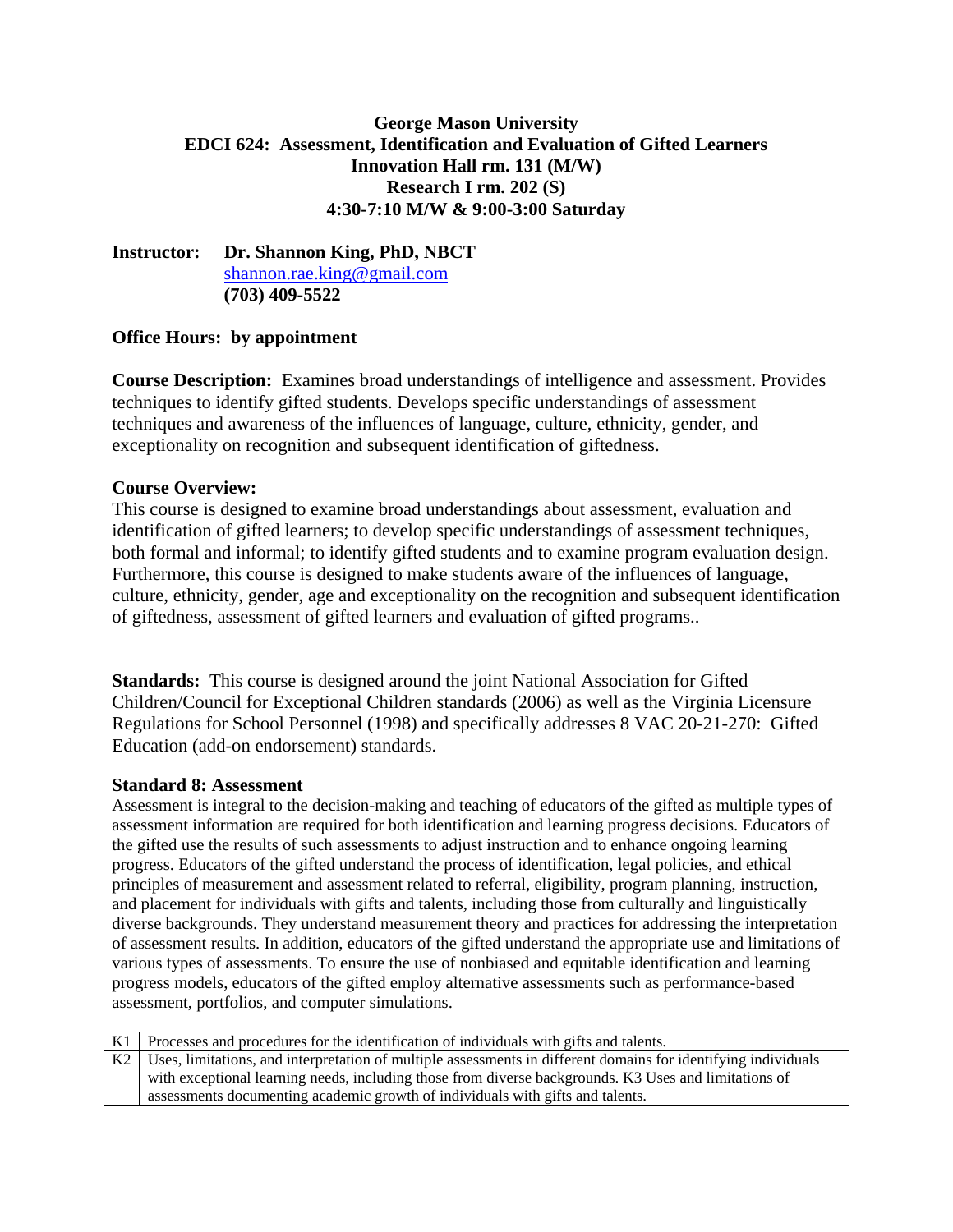| S1             | Use non-biased and equitable approaches for identifying individuals with gifts and talents, including those    |
|----------------|----------------------------------------------------------------------------------------------------------------|
|                | from diverse backgrounds.                                                                                      |
| S <sub>2</sub> | Use technically adequate qualitative and quantitative assessments for identifying and placing individuals with |
|                | gifts and talents.                                                                                             |
| S <sub>3</sub> | Develop differentiated curriculum-based assessments for use in instructional planning and delivery for         |
|                | individuals with gifts and talents.                                                                            |
| <b>S4</b>      | Use alternative assessments and technologies to evaluate learning of individuals with gifts and talents.       |

# **Standard 9: Professional and Ethical Practice**

Educators of the gifted are guided by the profession's ethical and professional practice standards. They practice in multiple roles and complex situations across wide age and developmental ranges. Their practice requires ongoing attention to professional and ethical considerations. They engage in professional activities that promote growth in individuals with gifts and talents and update themselves on evidencebased best practices. Educators of the gifted view themselves as lifelong learners and regularly reflect on and adjust their practice. They are aware of how attitudes, behaviors, and ways of communicating can influence their practice. Educators of the gifted understand that culture and language interact with gifts and talents and are sensitive to the many aspects of the diversity of individuals with gifts and talents and their families.

| K1             | Personal and cultural frames of reference that affect one's teaching of individuals with gifts and talents,     |
|----------------|-----------------------------------------------------------------------------------------------------------------|
|                | including biases about individuals from diverse backgrounds.                                                    |
| K2             | Organizations and publications relevant to the field of gifted and talented education.                          |
| S <sub>1</sub> | Assess personal skills and limitations in teaching individuals with exceptional learning needs.                 |
| S <sub>2</sub> | Maintain confidential communication about individuals with gifts and talents.                                   |
| S <sub>3</sub> | Encourage and model respect for the full range of diversity among individuals with gifts and talents.           |
| S <sub>4</sub> | Conduct activities in gifted and talented education in compliance with laws, policies, and standards of ethical |
|                | practice.                                                                                                       |
| S <sub>5</sub> | Improve practice through continuous research-supported professional development in gifted education and         |
|                | related fields.                                                                                                 |
| S <sub>6</sub> | Participate in the activities of professional organizations related to gifted and talented education.           |
| S7             | Reflect on personal practice to improve teaching and guide professional growth in gifted and talented           |
|                | education.                                                                                                      |
|                |                                                                                                                 |

## **Standard 10: Collaboration**

Educators of the gifted effectively collaborate with families, other educators, and related service providers. This collaboration enhances comprehensive articulated program options across educational levels and engagement of individuals with gifts and talents in meaningful learning activities and interactions. Moreover, educators of the gifted embrace their special role as advocate for individuals with gifts and talents. They promote and advocate for the learning and well being of individuals with gifts and talents across settings and diverse learning experiences.

| K1             | Culturally responsive behaviors that promote effective communication and collaboration with<br>individuals with gifts and talents, their families, school personnel, and community members. |
|----------------|---------------------------------------------------------------------------------------------------------------------------------------------------------------------------------------------|
| S <sub>1</sub> | Respond to concerns of families of individuals with gifts and talents.                                                                                                                      |
| S <sub>2</sub> | Collaborate with stakeholders outside the school setting who serve individuals with exceptional                                                                                             |
|                | learning needs and their families                                                                                                                                                           |
| S <sub>3</sub> | Advocate for the benefit of individuals with gifts and talents and their families.                                                                                                          |
| S <sub>4</sub> | Collaborate with individuals with gifts and talents, their families, general, and special educators, and                                                                                    |
|                | other school staff to articulate a comprehensive preschool through secondary educational program.                                                                                           |
| S <sub>5</sub> | Collaborate with families, community members, and professionals in assessment of individuals with                                                                                           |
|                | gifts and talents.                                                                                                                                                                          |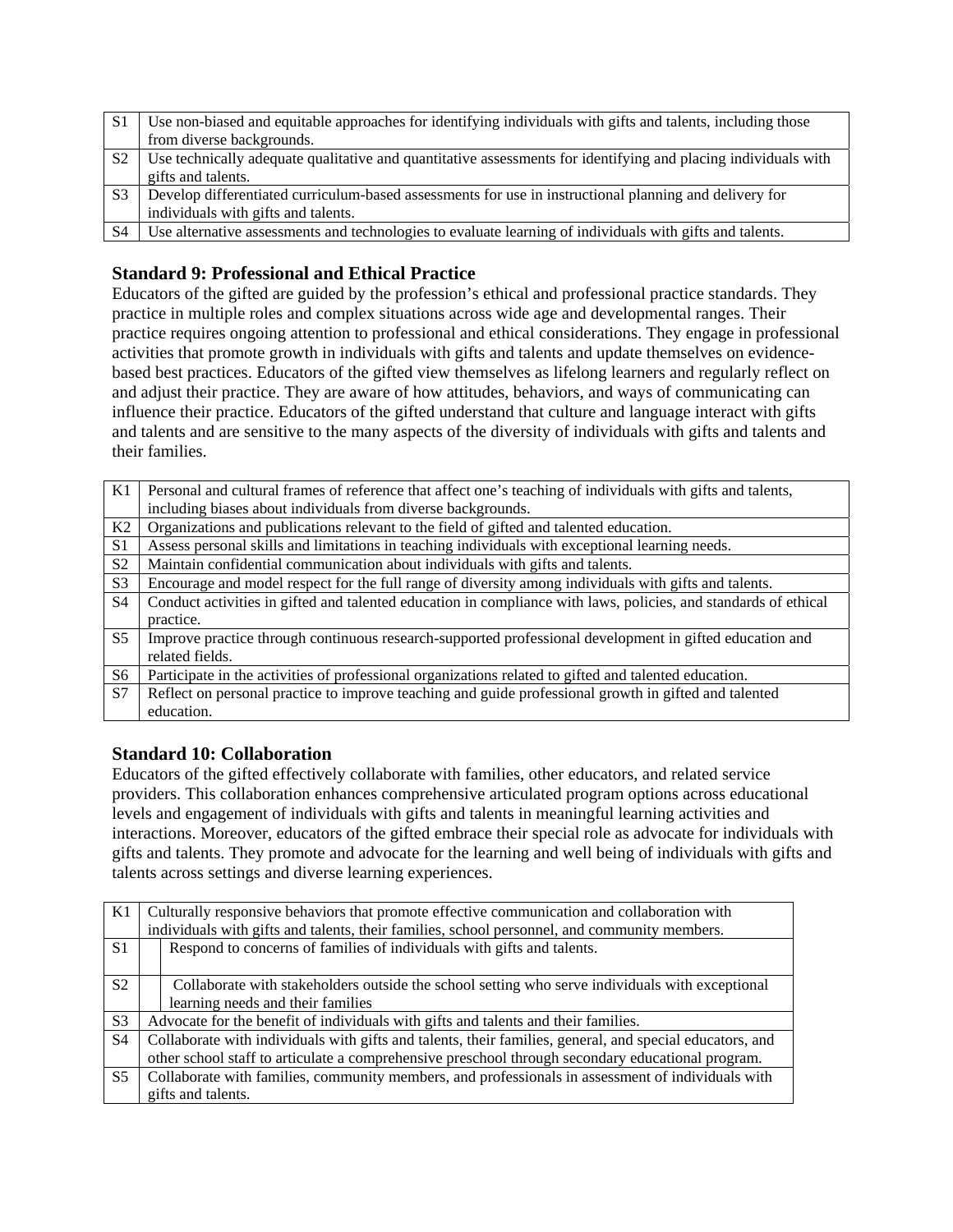## **Virginia Department of Education: Gifted Education**

**2 c.** Gifted behaviors in special populations (i.e., those who are culturally diverse, low income or physically disabled

**3.** Understanding of specific techniques to identify gifted students using diagnostic and prescriptive approaches to assessment including:

- a. multiple assessment instruments and identification strategies through a review of portfolio or performance, or both;
- b. the use of rating scales, checklists, and questionnaires by parents, teachers or others;
- c. the evaluation of data collected from student records such as grades, honors and awards, and,
- d. the use of case study reports providing information concerning exceptional conditions.

**6.** Understanding of contemporary issues and research in gifted education.

**7.** Understanding of, and proficiency in, grammar, usage, and mechanics and their integration in writing

## **Course Goals and Student Outcomes:**

Participants in this course will demonstrate their competency in the following areas:

- 1. Ability to identify the salient issues in assessment and identification of gifted learners;
- 2. Identification of varied expressions of advanced aptitude including those that may be influenced by culture, ethnicity, gender, age, exceptionality and income.
- 3. Recognition of appropriate use of informal and formal assessments in the assessment and identification of gifted learners:
- 4. Ability to critique the use of informal and formal assessments in the assessment and identification of gifted learners;
- 5. Ability to utilize informal and formal assessments to provide a continuum of services to gifted learners;
- 6. Ability to identify and address current local, state and national issues related to assessment and identification of gifted learners;
- 7. Ability to provide accurate and timely information and explanation to parents, teachers, key stakeholders and where appropriate students; and,
- 8. Ability to demonstrate an understanding of the key elements and national standards for identification of gifted learners.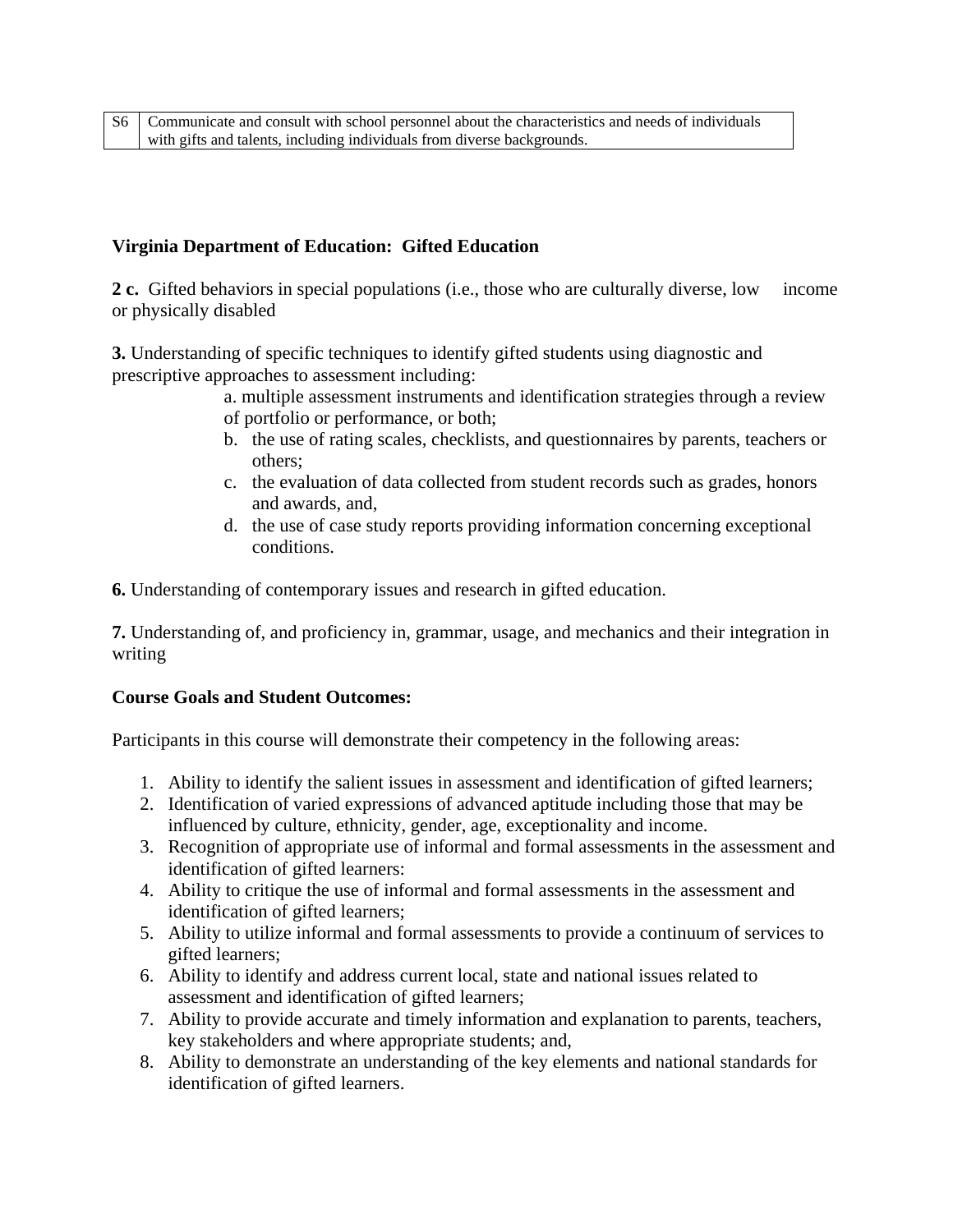All participants will be expected to:

- a) Demonstrate knowledge of subject matter through informed participation in class discussions, presentations and products developed;
- b) Demonstrate their understanding of relevant issues and concerns in the assessment and identification of gifted students through critical reflections;
- c) Demonstrate their ability to create an accurate and usable identification model based on best practices in the field of gifted child education;
- d) Demonstrate their written and oral skills of expression to lead class discussions on relevant topics (e.g. age group, testing, assessment of intelligence…)
- e) Demonstrate their continued commitment to professional development through the ongoing use of their professional development plan.

## **Grading Scale:**

 $A+=100$ ;  $A=94-98$ ;  $A=90-93$ ;  $B+=85-89$ ;  $B=80-84$  $C = 70-79$  (not accepted for endorsement)  $F = Does not meet requirements of the Graduate School of Education$ 

### **Assignments:**

- a) Each student is expected to be an active and informed participant in class and online discussions and/or presentations. Informed participation means that the student has read the material ahead of class and uses it to inform their opinion and experiences. Discussions are held during class and on online; therefore grades for participation will only be given at that time. **(20%)**
- b) Each student will keep a critical reflections journal. The journal will consist of a minimum of ten entries that briefly describe the reading, provide a thoughtful critique of the influence of the reading on their thinking; and note the impact of the information on the assessment/identification of giftedness. All entries are expected to be of high quality and meet the expectations of the Graduate School of Education with regard to mechanics and appropriate referencing. **(25%)**
- c) Mini-presentation each student will examine the issues related to the assessment of academic achievement for gifted students. They will choose a content area (e.g. mathematics, language, science....) to study, determine how a gifted students' achievement and academic growth can best be monitored and recommend to the class means by which to do so. Each participant will give a brief (20 minute) presentation on the topic that includes examples and resources for the class. **(20%)**

## **Major Project (student choice) (35%):**

Students will become an "expert" in a particular dimension of the identification of gifted and talented learners. Students may choose a particular underrepresented population (e.g. culture, ethnic group, gender, exceptionality, age, income level) to study. Each student will provide an outline of their presentation, a brief report of the current research in the field, and a list of references/ resources to share as part of their presentation.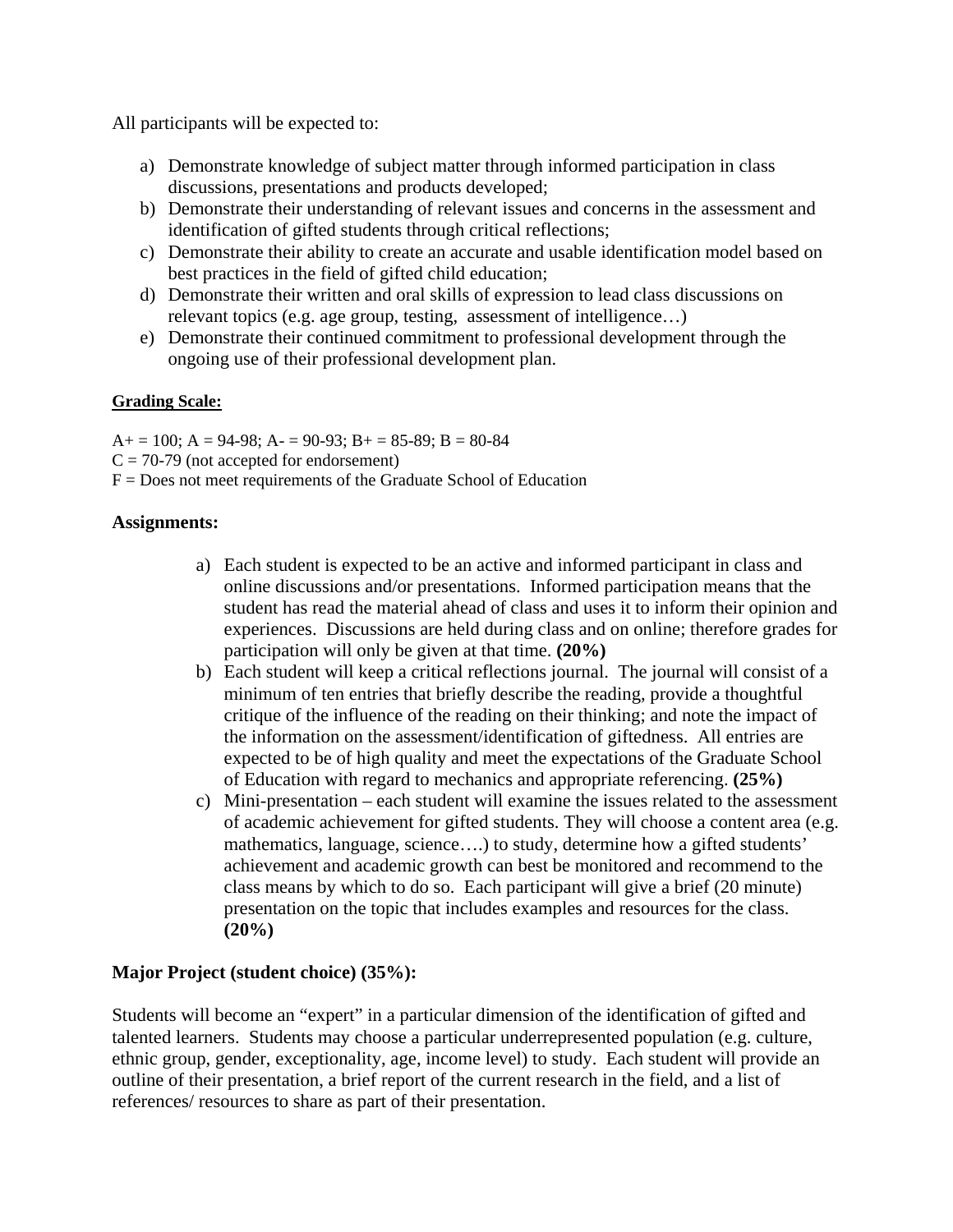## **Project Options:**

1. Students can elect to create a model for assessment and identification of gifted learners. The model will be based on a specifically described population and designed to reflect the current state guidelines on the identification of gifted students as well as "best recommended" practices in the field of gifted education. Each model will be assessed for:

a. Accuracy of information presented;

- b. Congruence of assessments and identification plan;
- c. Accuracy of compliance with state requirements;
- d. Age appropriateness;
- e. Inclusion of critical stakeholders;
- f. Acknowledgement of issues of special populations;
- g. Model for informing parents, administrators and teachers;
- h. Model for integration of findings into programming

2. Students may create a model evaluation design for their (or hypothetical) gifted program. The evaluation design must include all elements identified in the national standards for program evaluation (Landrum, Callahan, Shaklee (2001)) as well as the relevant issues identified in The Program Evaluation Standards: How to Assess Evaluations of Educational Programs (Sanders, SAGE Publications).

3. Students may negotiate an independent project of their choice that is specifically related to the topics in the course. The project must be of similar scope, depth and quality as indicated above.

All major projects will be share/duplicated with the members of the class. One additional copy will be submitted to the instructor as part of the overall performance assessment maintained on file for accreditation purposes. No information will be duplicated without the author's permission.

### **Mode of Course Delivery:**

Course delivery will be through mini-lectures, experiential activities, small group discussion based on professional interests and research based questions that can be examined through action research projects, whole class discussions or student presentations. Course discussion may also take place online via Blackboard.

### **Course Meeting Dates/Times**

This is a hybrid course consisting of onsite and online learning opportunities. All students must have access to an internet connection and be able to use the GMU Blackboard site.

### **UNIVERSITY POLICIES**

The university has a policy that requests students to turn off pagers and cell phones before class begins.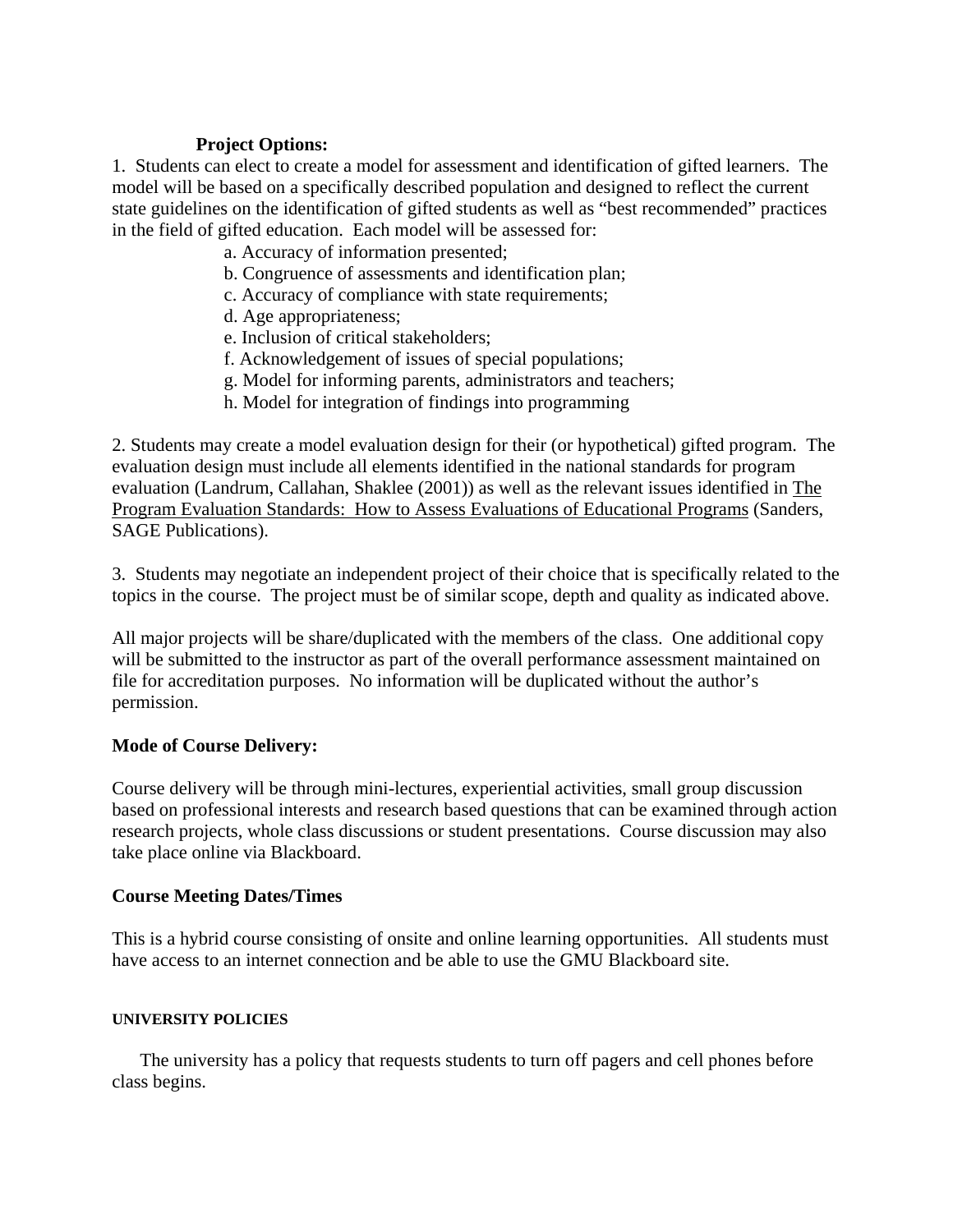The College of Education and Human Development (CEHD) expects that all students abide by the following:

#### **HONOR CODE**

To promote a stronger sense of mutual responsibility, respect, trust, and fairness among all members of George Mason University and with the desire for greater academic and personal achievement, George Mason University has set forth a code of honor that includes policies on cheating and attempted cheating, plagiarism, lying and stealing. Students must follow the guidelines of the University Honor Code. See http://www.gmu.edu/catalog/apolicies/#TOC\_H12 for the full honor code.

#### **INDIVIDUALS WITH DISABILITIES POLICY**

The university is committed to complying with the Rehabilitation Act of 1973 and the Americans with Disabilities Act of 1990 by providing reasonable accommodations for applicants for admission, students, applicants for employment, employees, and visitors who are disabled. Students with disabilities who seek accommodations in a course must be registered with the GMU Disability Resource Center (DRC) and inform the instructor, in writing, at the beginning of the semester. See www.gmu.edu/student/drc or call 703-993-2474 to access the DRC.

#### **ATTENDANCE POLICY**

Students are expected to attend the class periods of the courses for which they register. In addition, students are expected to actively participate in online Db assignments; failure to log on during an assigned day constitutes an absence from class. Although absence alone is not a reason for lowering a grade, students are not relieved of the obligation to fulfill course assignments, including those that can only be fulfilled in class. Students who fail to participate (because of absences) in a course in which participation is a factor in evaluation, or students who miss an exam without an excuse, may be penalized according to the weighted value of the missed work as stated in the course syllabus (GMU University Catalog, pg. 32).

#### **PROFESSIONAL BEHAVIOR & DISPOSITIONS**

Students are expected to exhibit professional behavior and dispositions expected of a career professional. See www.gse.gmu.edu for a listing of these dispositions.

**RESPONSIBLE USE OF COMPUTING:** Students must agree to abide by the university policy for Responsible Use of Computing. See http://mail.gmu.edu and click on Responsible Use of Computing at the bottom of the screen.

#### **Required Text:**

Renzulli, J. (2004). Identification of Students for Gifted and Talented Programs. Thousand Oaks, CA: Corwin Press.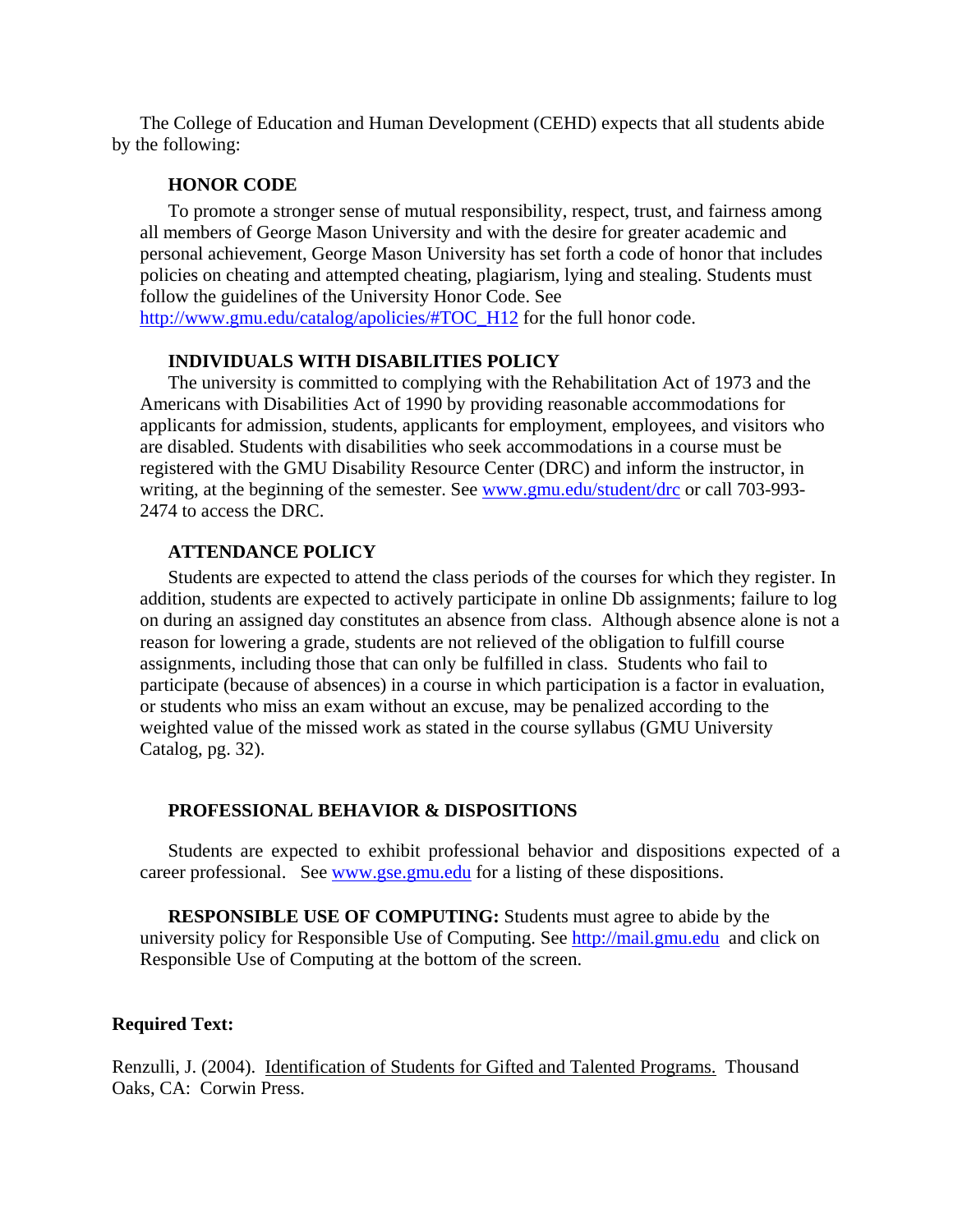VanTassel-Baska, J. (2008). Alternative Assessments with Gifted and Talented Students. Waco, TX: Prufrock Press. **Recommended Texts:** 

Dixon, F. and S. Moon (2006). The Handbook of Secondary Gifted Education. Waco, TX: Prufrock Press.

Landrum, M., Callahan, C. and Shaklee, B. (2001). Aiming for Excellence: Gifted Program Standards. Prufrock Press. (www.nagc.org).

McAfee, O. & Leong, D. (2007). Assessing & Guiding Young Children's Development and Learning  $(4<sup>th</sup>$  edition). Boston: Allyn and Bacon.

Lissitz, R. and Schafer, W. (2002). Assessment in Educational Reform. Boston: Allyn and Bacon.

Salvia, J., J. Yesseldyke and Bolt, S. (2007). Assessment in Special and Inclusive Education (10th edition). New York: Houghton Mifflin.

| <b>Date</b>          | <b>Topic/Learning Experiences</b>                          | <b>Reading</b><br><b>Resources</b> |
|----------------------|------------------------------------------------------------|------------------------------------|
| Monday               | <b>Introduction to Course</b>                              |                                    |
| May $23^{\text{rd}}$ | *<br>Pre-Assessment: Goal Setting                          |                                    |
|                      | $\star$<br>Issues in gifted Education                      |                                    |
|                      | -National Standards - NAGC www.gifted.nagc.org             |                                    |
|                      | -National Research Center www.gifted.uconn.edu/nrcgt       |                                    |
| Wednesday            | Political & Social Issues in Assessment                    |                                    |
| May $25th$           | *<br>NAGC Position Paper on Identification www.nagc.org    |                                    |
|                      | *<br>NAGC Program Standards on Identification www.nagc.org |                                    |
|                      | *<br>Virginia State Standards on Identification            |                                    |
|                      | www.doe.virginia.gov                                       | Renzulli                           |
|                      |                                                            | Ch. 1, 9                           |
|                      | <b>Basic Concepts of Measurement</b>                       |                                    |
|                      | *<br>Assessment of Intelligence                            |                                    |
|                      | *<br>Reliability, Validity and Usefulness                  |                                    |
| Wednesday            | Alternative Models of Identification                       |                                    |
| June $1st$           | June Maker – Multiple Intelligence<br>➤                    | Van Tassel-Baska                   |
|                      | $\triangleright$ Robert Sternberg- Successful Intelligence | Ch. 1-4                            |
|                      | JP Guilford/M. Meeker – SOI Learning Ablities<br>➤         |                                    |

# *Proposed* Class Schedule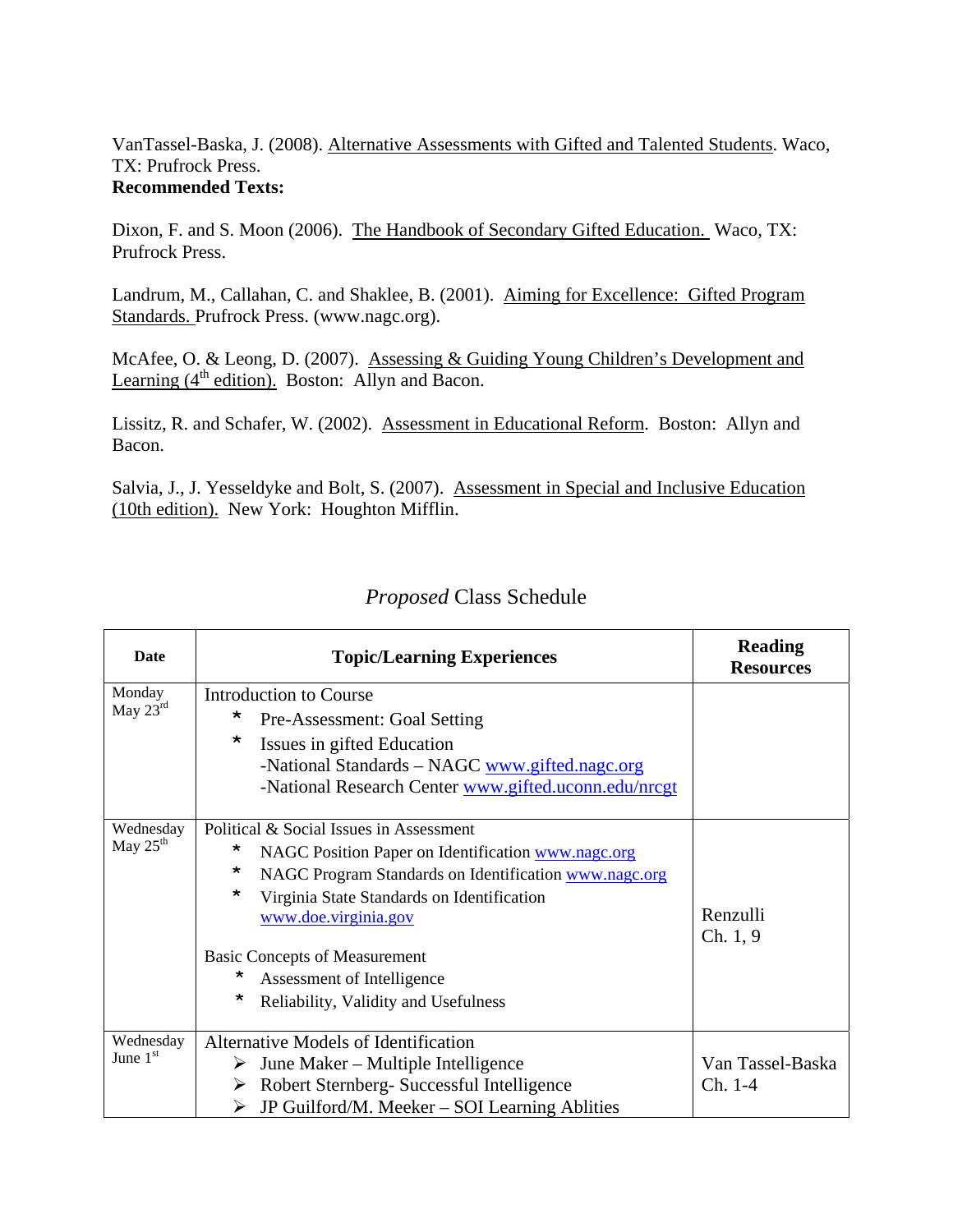|                                | > J. Renzulli- Revolving Door Identification Model                                                           |                               |
|--------------------------------|--------------------------------------------------------------------------------------------------------------|-------------------------------|
|                                | $\triangleright$ R. Sternberg-Triarchic Theory                                                               |                               |
|                                | $\triangleright$ Jacob Javit's Funded Projects                                                               |                               |
| Saturday<br>June $4th$<br>a.m. | Discussion of Assessment and Preparation for mini-presentations<br>Schedule appointments with the instructor |                               |
| Saturday                       | <b>Online Discussion:</b>                                                                                    | Van Tassel-Baska              |
| June 4 <sup>th</sup><br>p.m.   | *<br>Student Selected Topics related to mini presentations                                                   | Ch. 8-10                      |
| Monday<br>June $6th$           | Assessing Behaviors/Observations/Portfolios                                                                  |                               |
|                                | <b>Mini Presentations</b>                                                                                    | Van Tassel-Baska<br>Ch. 12-13 |
| Wednesday                      | <b>Assessing Environments</b>                                                                                |                               |
| June 8 <sup>th</sup>           | $\star$<br>Assessing Instructional Ecology                                                                   | Van Tassel-Baska              |
|                                | *<br><b>Effects of Poverty</b>                                                                               | Ch. 6-7                       |
|                                | *<br>Social and Emotional issues                                                                             | Toward                        |
|                                | *<br><b>Evolution of Assessment</b>                                                                          | Excellence with               |
|                                |                                                                                                              | Equity Ch. 2-4                |
|                                | <b>Mini Presentations</b>                                                                                    |                               |
| Monday                         | <b>Assessing Special Populations</b>                                                                         | <b>Critical Reading</b>       |
| June $13th$                    | $\star$<br>Young Children                                                                                    | <b>Log Due!</b>               |
|                                | *<br><b>Twice Exceptional</b>                                                                                |                               |
|                                | $\star$<br>Limited English Proficiency                                                                       | Van Tassel-Baska              |
|                                | *<br><b>Highly Gifted</b>                                                                                    | Ch. 5<br>Renzulli Ch. 10      |
|                                |                                                                                                              |                               |
| Wednesday                      | Assessing Social and Emotional Development                                                                   |                               |
| June 15 <sup>th</sup>          | $\star$<br>Young Children (K-6)                                                                              | Van Tassel-Baska              |
|                                | *<br>Adolescents (7-12)                                                                                      | Ch. 6-7                       |
| Saturday<br>June 18th          | <b>ONLINE Class: Creating Sound Assessment Systems</b>                                                       |                               |
| a.m.                           | *<br>Assessment of Achievement for GT                                                                        | Van Tassel-Baska<br>Ch. 14    |
|                                | *<br><b>Assessing Content Disciplines</b>                                                                    | *Selected other               |
|                                | *<br>A National Deceived http://nationdeceived                                                               | readings                      |
|                                | .org/download.html                                                                                           | (provided)                    |
| Saturday                       |                                                                                                              | Renzulli                      |
| June 18th                      | <b>Work Session for Final Presentations—</b><br>appointments with the instructor as needed                   | Ch. 5-7                       |
| p.m.<br>Monday                 |                                                                                                              | <b>Final Critical</b>         |
| June 20 <sup>th</sup>          | Evaluation of Gifted Programs http://ericec.org/faq/gt-                                                      | <b>Reading Log</b>            |
|                                | evall.html                                                                                                   | <b>Due</b>                    |
| Wednesday<br>June $22nd$       | <b>Final Project Presentations</b>                                                                           |                               |
|                                | <b>Final Self-Assessment</b>                                                                                 |                               |